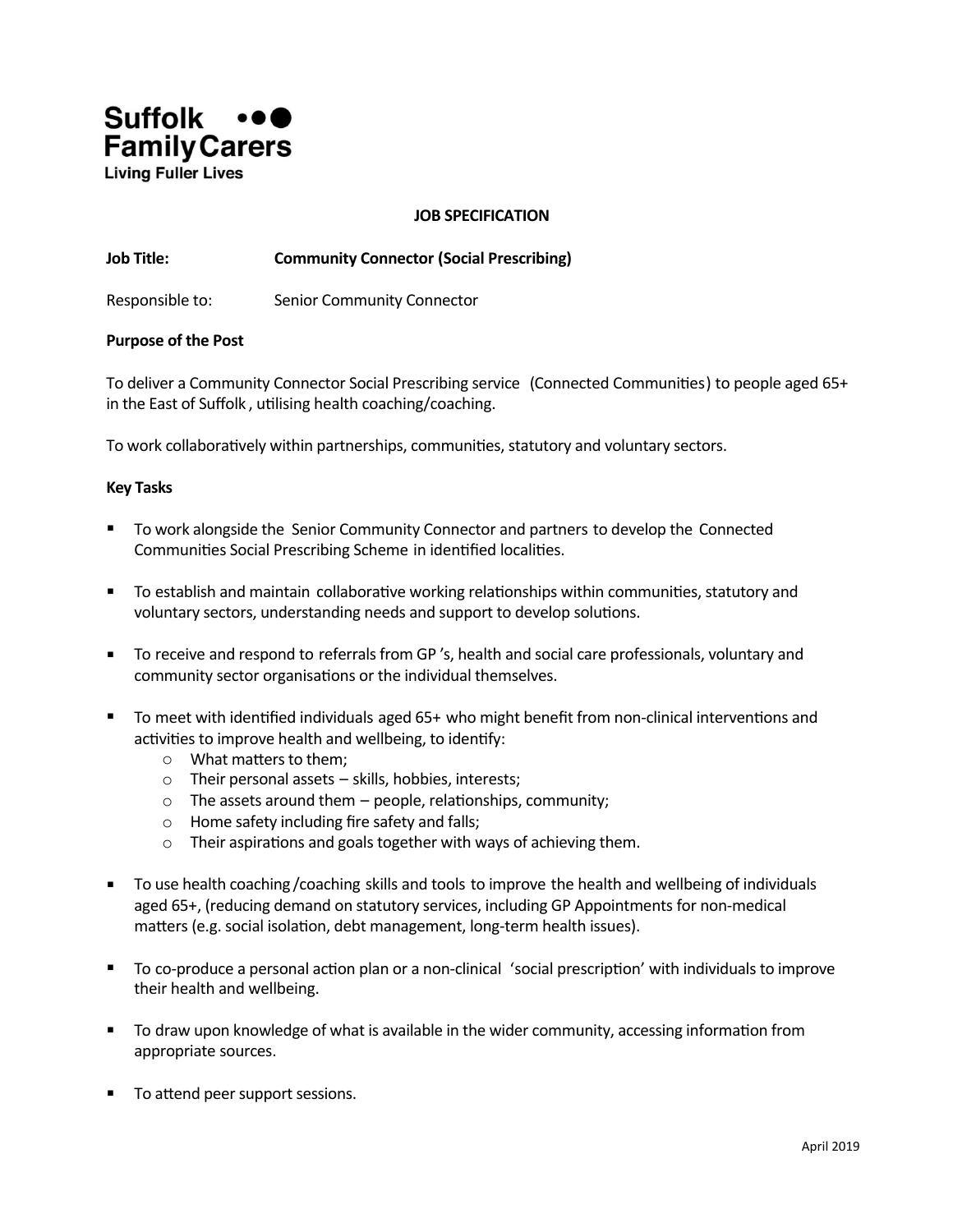- To take opportunities to raise awareness of family carer issues and identify family carers to offer support where possible.
- To signpost/cross-refer, using the warm handover method, where possible.
- To use a coaching approach to motivate and work with individuals to achieve the changes they want to make.
- To maintain contact with the individual over an agreed time to review progress, building a relationship and trust that empowers them to take action.
- To make a referral to a health or social care professional if a person is identified as in need of clinical intervention or crisis support.
- To build relationships with GP Practices and other community referral routes.
- To understand assets available in the locality, identifying gaps and working in partnership to find ways to fill these gaps.
- To flexibly work within teams and or locations across the service, as and when required, to meet business need.
- To maintain accurate records.
- To use outcome evaluation to assess the quality of services and provide reports as required .
- To comply with organisational policies and procedures .
- To adhere to the Safeguarding Policy and Procedure .
- To prepare for and actively participate in supervision and appraisal processes .
- To undertake any other relevant duties and training as may be required by the line manager.

Note: - This job description is not exhaustive. It merely acts as a guide and may be amended to meet the *changing requirements of the organisation at any time after discussion with the post holder.*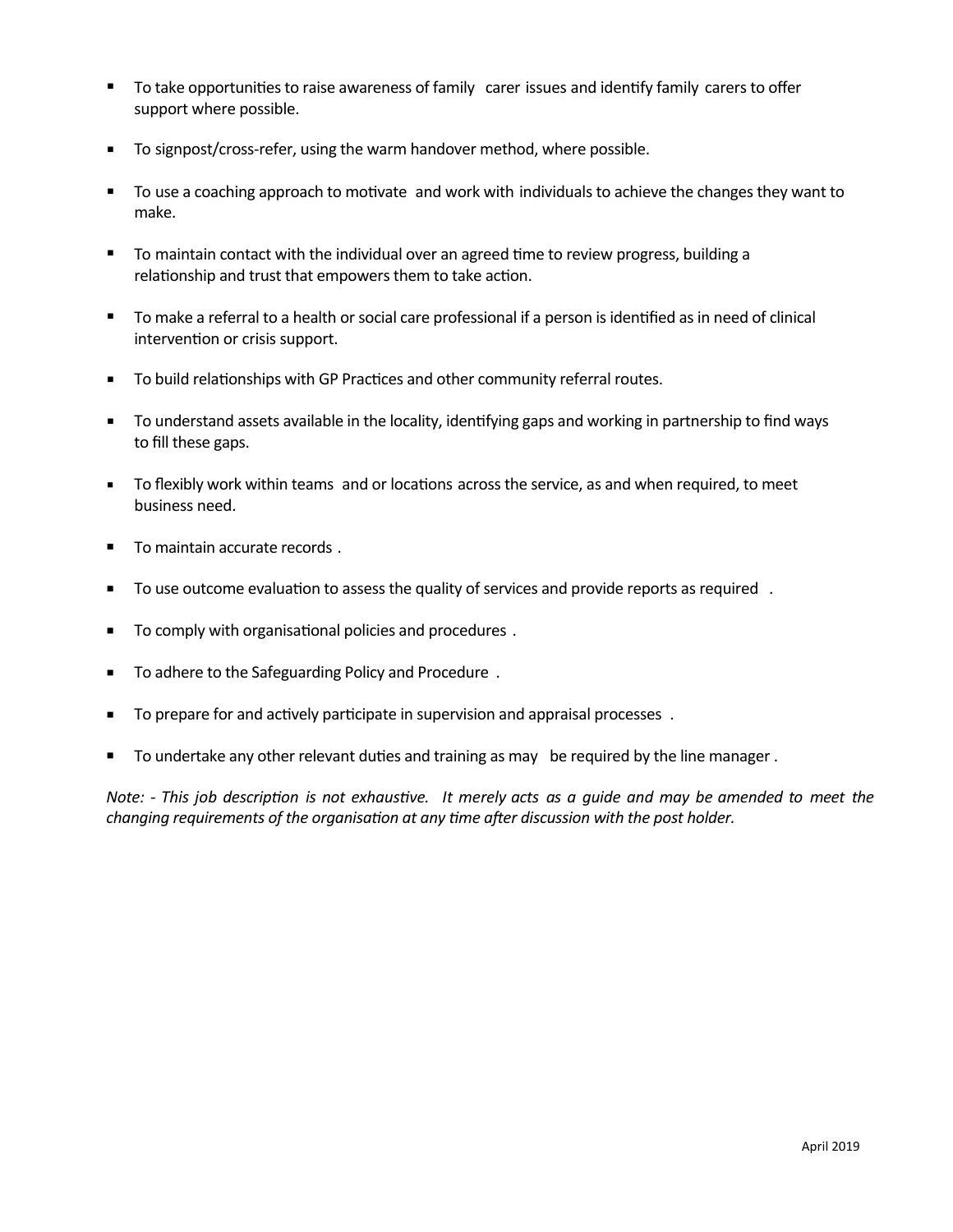# Candidates will be assessed against the following essential/desirable criteria:

# **Knowledge**

- Clear understanding of GP, health and social care structures
- Knowledge of health, mental health and wellbeing initiatives and resources
- **EXED** Awareness of issues faced by older people in their communities and local resources
- Understanding of Social Prescribing
- Awareness of safeguarding practices
- Knowledge of co-production (desirable)

## **Skills and Abilities**

- Health coaching or coaching skills to motivate and encourage others to achieve their goals
- **■** Ability to engage with a range of people, working c ollaboratively and building rapport
- Effective commu nication/networking skills with the ability to develop positive working relationships
- Effectively evaluates, analyses, questions and uses information with a solution-focused approach
- Ability to present clear, concise, well researched information to others
- Ability to provide constructive feedback to influence service development
- Effective planning, organisational and time management skills
- Good IT skills, using Microsoft Word, Excel, Powerpoint, Outlook, databases and the internet

## **Experience**

- Experience of working in a health, mental health or social care environment
- Experience of providing information, advice and guidance to service users

# **Qualifications and Other Requirements**

- · Ability to travel across Suffolk as required
- Ability to work flexibly and on own initiative
- Ability to work within boundaries, deal with emotional impact of work and seek support when needed
- Willingness to undertake continuous development, sharing knowledge and contributing to peer support
- Self-motivated
- Health coaching qualification (desirable)

# **Equal Opportunities**

Ability to exhibit and apply awareness of positive actions, diversity and equal opp ortunities in service delivery